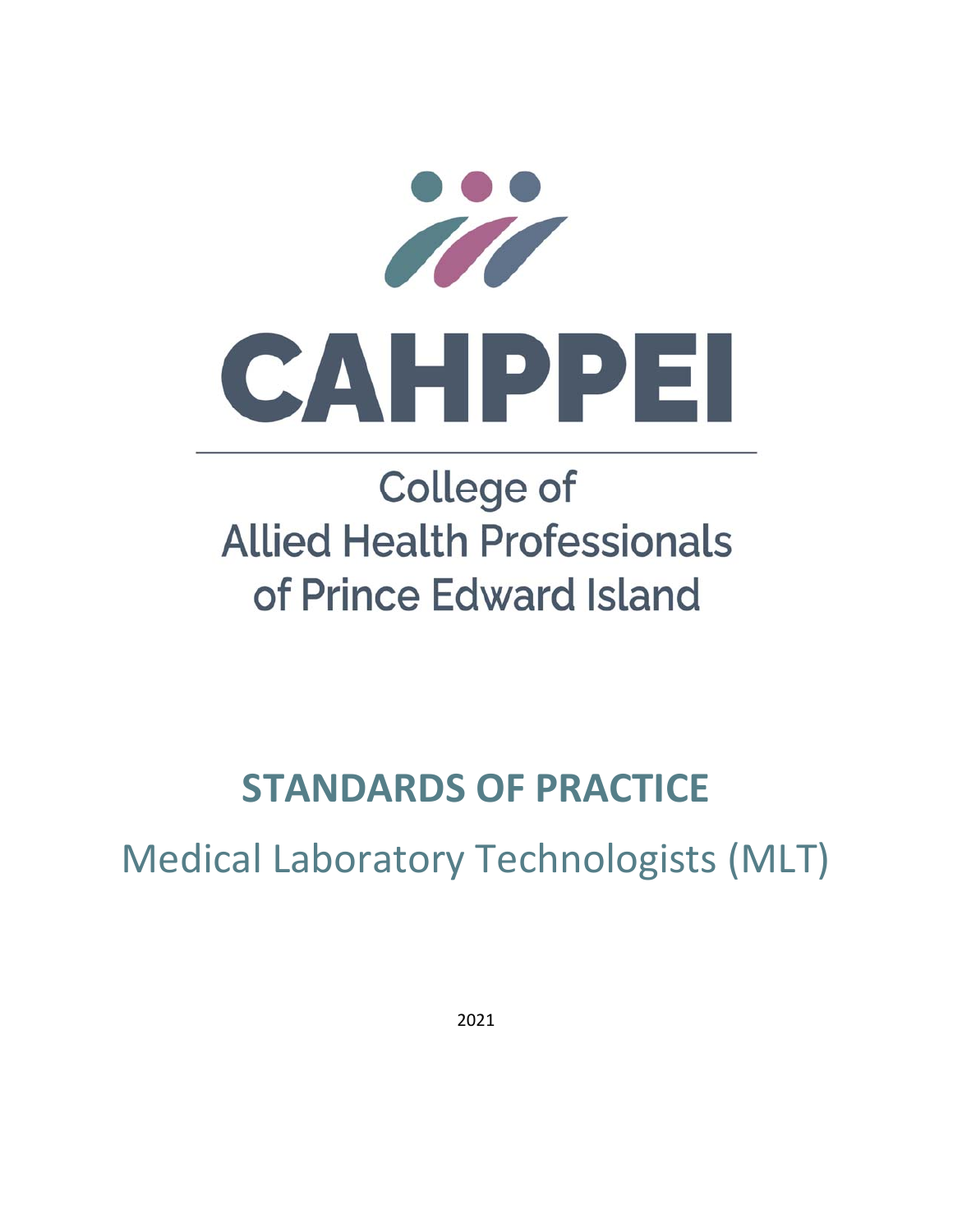## **Table of Contents**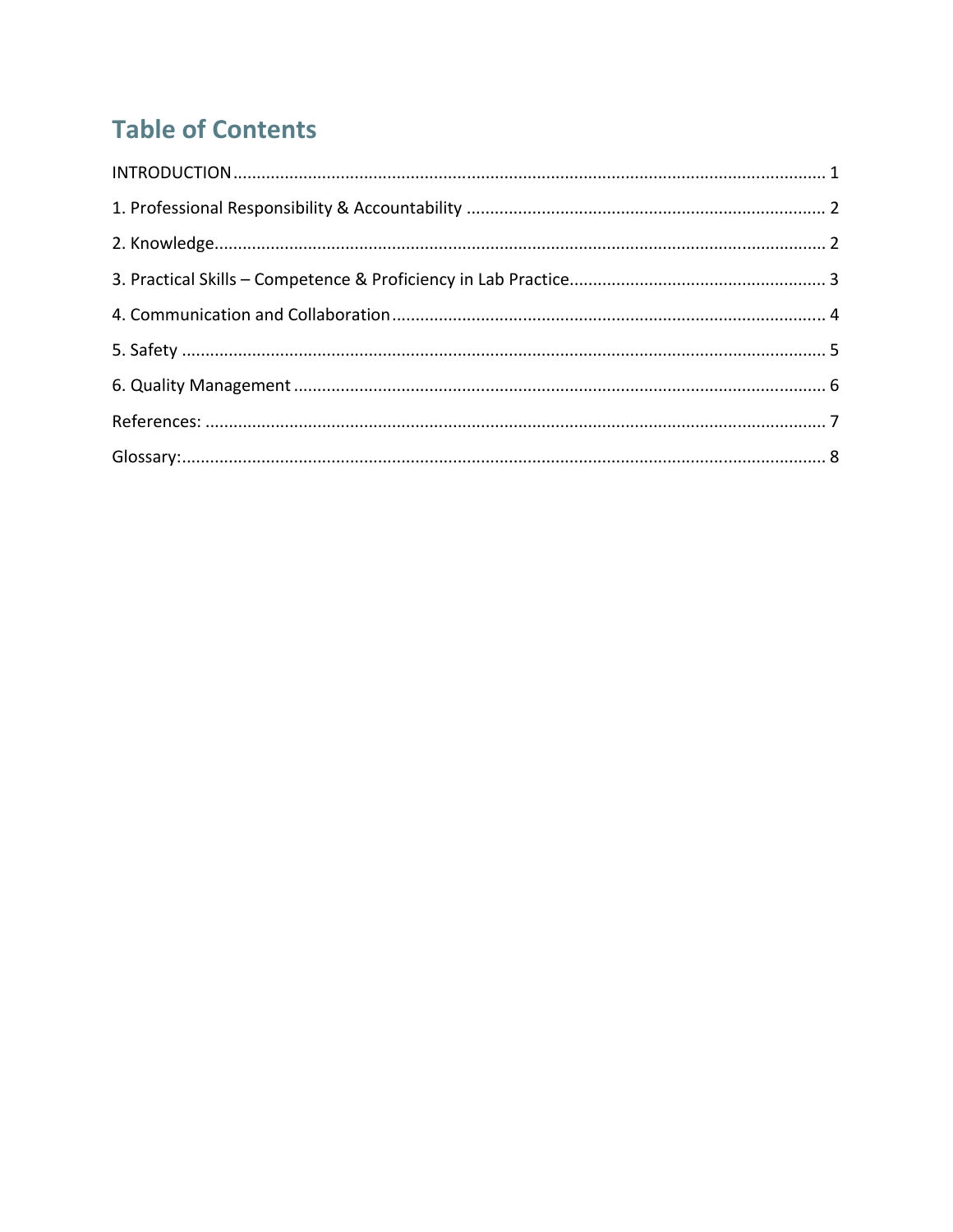#### **INTRODUCTION**

Standards of practice have been established to evaluate the quality and accuracy of a Medical Laboratory Technologist's work performance. In the province of Prince Edward Island, Medical Laboratory Technologists are self‐regulated. These standards in part help in the development of the regulated individuals. These standards allow regulated technologists, clients, and the public to understand how Medical Laboratory Technologists are expected to perform, at all times, within their scope of practice. It is expected that these standards will evolve over time and adjustments will be made to meet changes in the profession.

Established national standards indicate the minimum accepted standards for Medical Laboratory Technologists in Canada. The provincial regulatory body has developed specific standards that have been separated into six sections:

- 1. Professional Responsibility and Accountability
- 2. Knowledge
- 3. Practical Skills ‐ Competence and Proficiency in the Laboratory
- 4. Communication and Collaboration
- 5. Safety
- 6. Quality Management

These topics help to form the expectations that current, and future, members can use as the minimum standards to which they will be held. Members can gain ideas for their professional development from standards given here. These topics can be also used while considering disciplinary issues, complaints, and continuing competency studies. It is expected that Medical Laboratory Technologists will use these standards in order to properly provide the services within their scope of practice.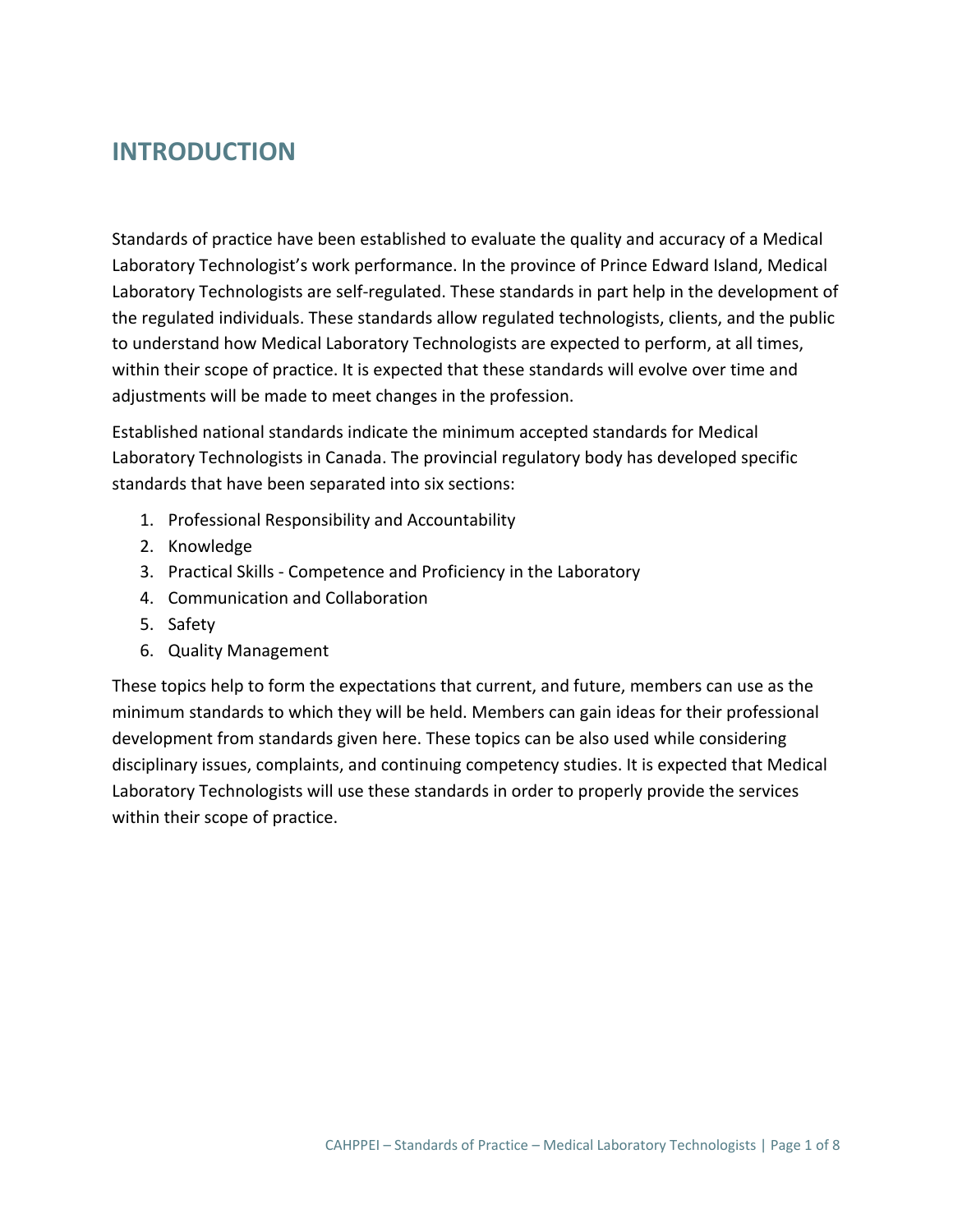### **1. Professional Responsibility & Accountability**

Medical Laboratory Technologists are expected to meet the legal and ethical requirements of their professional practice. They are accountable to the client, the employer, the college, and themselves for the services that they provide.

All Medical Laboratory Technologists shall:

- A. Practice in accordance with regulations, bylaws, standards, and relevant legislation (PEI Regulated Health Professions Act) [expand].
- B. Practice within the scope of their professional competence while adhering to institutional and laboratory policies.
- C. Maintain and demonstrate professional behaviour and sound judgement appropriate to the situation.
- D. Accept responsibility and be accountable for the consequences of their professional actions and inactions.
- E. Ensure confidentiality and respect for the client's rights.
- F. Exercise the right to refuse unsafe work practices.
- G. Participate in and document, all self‐development activities to ensure continued professional competency and to further the understanding of legal and ethical requirements of the profession.
- H. Participate in mentoring, teaching, and supervising as required.

#### **2. Knowledge**

Medical Laboratory Technologists possess in‐depth knowledge regarding the theory, techniques, and clinical application of procedures related to medical laboratory science. Technologists utilize this professional, legal, and ethical knowledge in current practice while continuously improving their education in this ever‐evolving field.

- A. Possess the minimum level of knowledge required as an entrance to practice and be able to apply that knowledge competently in their professional practice.
- B. Understand the intricate relationship between analyses, diagnoses, clinical information, and treatment.
- C. Keep current knowledge with new medical trends, novel practises, conditions and diseases, as well as understand their impact on various medical laboratory services.
- D. Demonstrate awareness of the standards, requirements, and legislation that govern the delivery of laboratory services.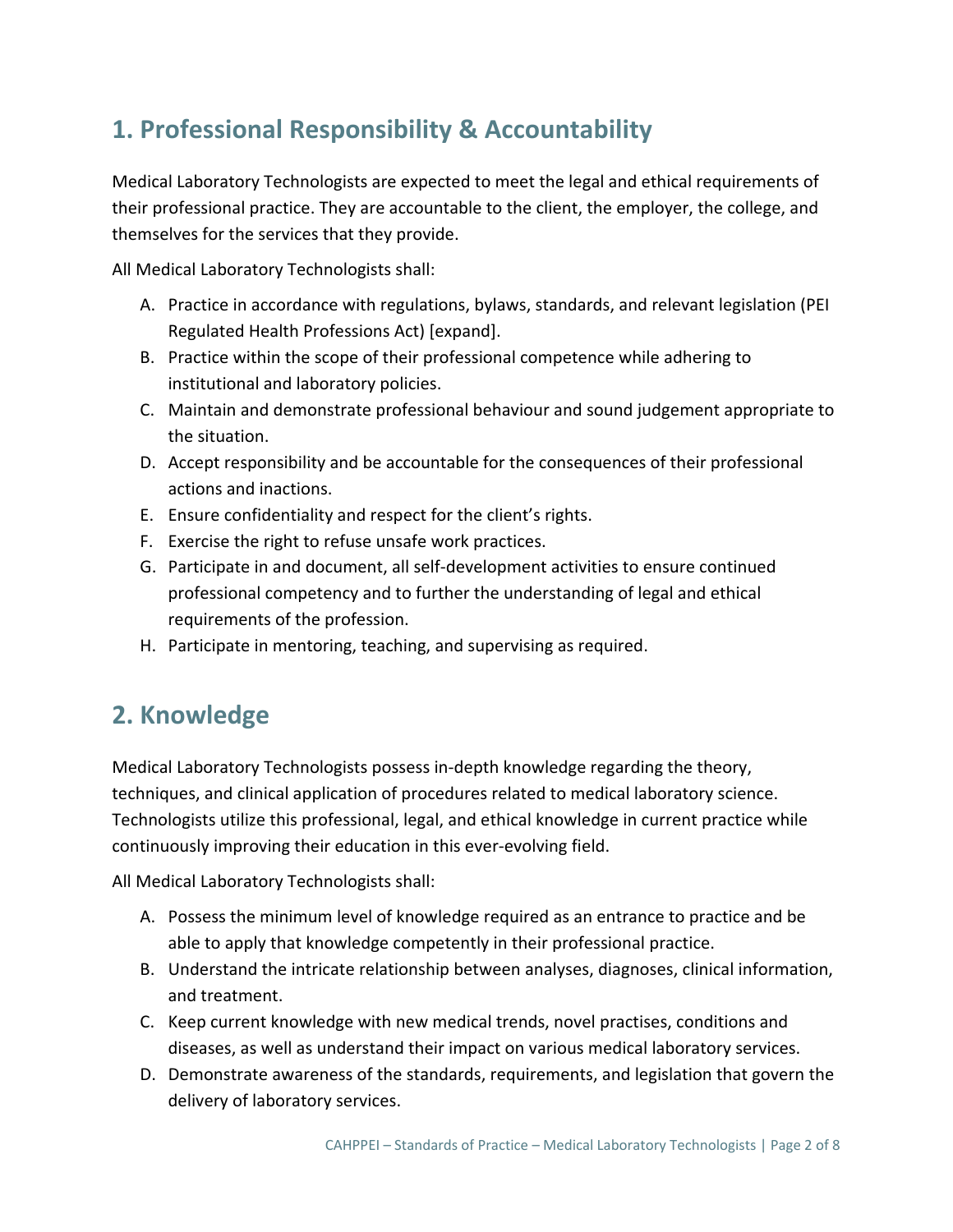#### **3. Practical Skills – Competence & Proficiency in Lab Practice**

Medical Laboratory Technologists must follow approved guidelines, protocols, and procedures to ensure the appropriateness and suitability of all specimens used in laboratory testing. Medical Laboratory Technologists combine the competent performance of tests, based on the current principles of medical laboratory science, with the accurate and timely reporting of results to provide information for diagnosis, treatment, and monitoring of clients.

- A. Protect and respect the rights of the client/patient including obtaining consent for procedures.
- B. Ensure correct information is obtained for proper specimen collection and analysis.
- C. Properly accession, identify, document, store, and transport specimens in a retrievable manner following the appropriate guidelines and policies.
- D. Apply professional judgement in assessing the integrity and suitability of specimens set for examination.
- E. Identify and use appropriate techniques for preparing specimens for analyses.
- F. Be trained and competent in the operation and maintenance of all equipment utilized.
- G. Be able to recognize, troubleshoot, and document issues with equipment, instruments, and reagents while ensuring any appropriate corrective actions are undertaken in a timely fashion.
- H. Have a clear understanding of all of the steps involved in the procedures they perform.
- I. Prioritize workflow in accordance with appropriate policies and procedures.
- J. Use critical thinking to systematically evaluate and analyze information regarding result assessment and validation as well as result interpretation and reporting.
- K. Understand and interpret critical values, reference ranges, and detection limits of each technique.
- L. Take appropriate action to any adverse events discovered during testing.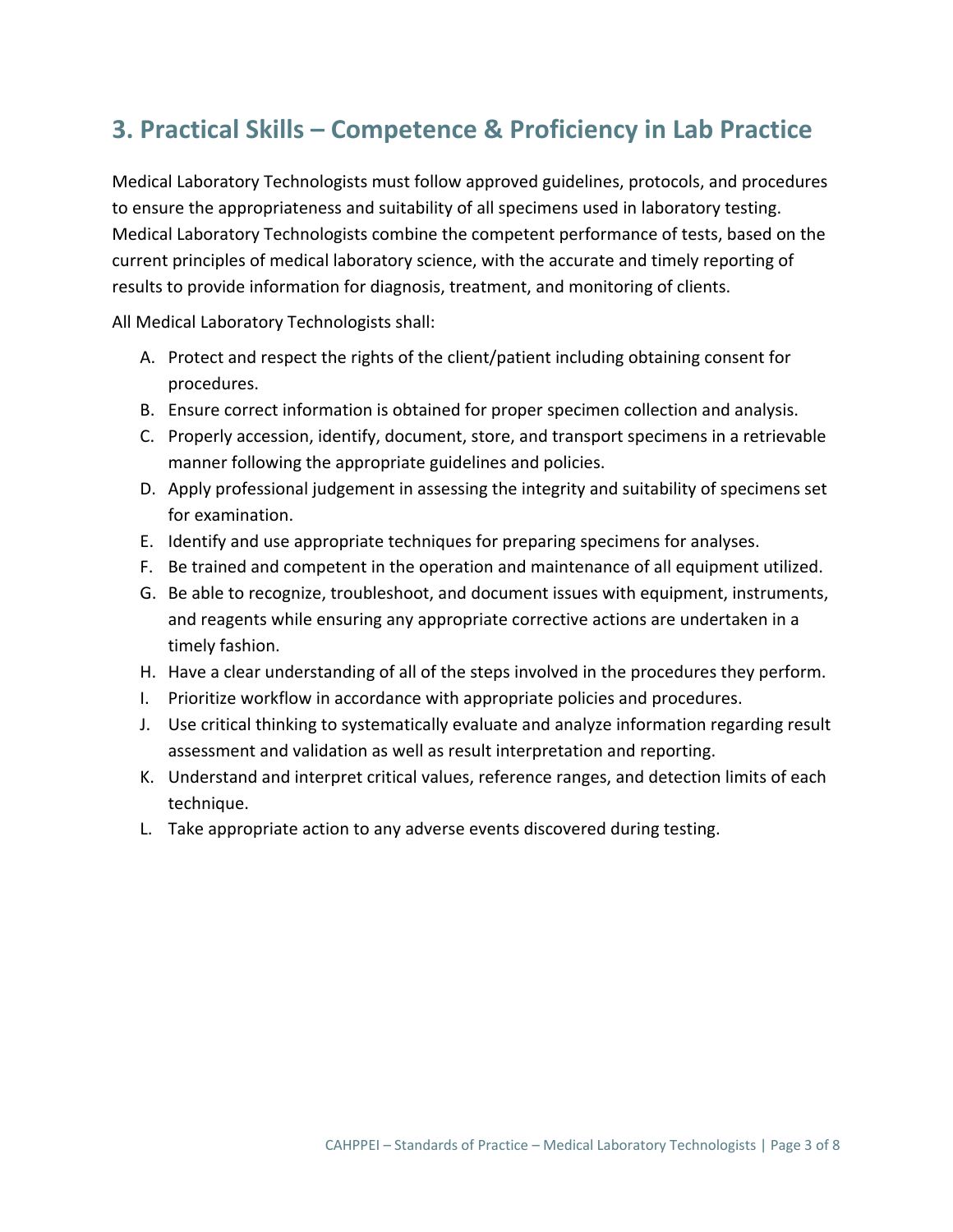#### **4. Communication and Collaboration**

The Medical Laboratory Technologist must communicate and collaborate effectively with clients, colleagues, and other health care professionals to ensure best practice, quality, and client‐centered care.

#### **4.1 Communication**

All Medical Laboratory Technologists shall:

- A. Articulate the role of Medical Laboratory Technologists in the planning, developing, delivering, and evaluation of client care.
- B. Select and use effective verbal, non‐verbal, listening, and written communication skills for the intended audience.
- C. Communicate with professionalism, sensitivity, respect, and empathy.
- D. Provide timely, constructive, and thoughtful feedback to learners.
- E. Manage conflict, including issues related to conflicts of interest, in a professional manner.
- F. Document issues and take appropriate actions.

#### **4.2 Collaboration**

- A. Promote understanding of the Medical Laboratory Technologist role and its relationship to other health care professionals.
- B. Co-operate with and show respect for all members of the health care team.
- C. Facilitate the sharing of knowledge with students, peers, other health care professionals, and clients.
- D. Develop collaborative relationships with other health care professionals.
- E. Collaborates respectfully with colleagues in order to maintain a psychologically healthy work environment.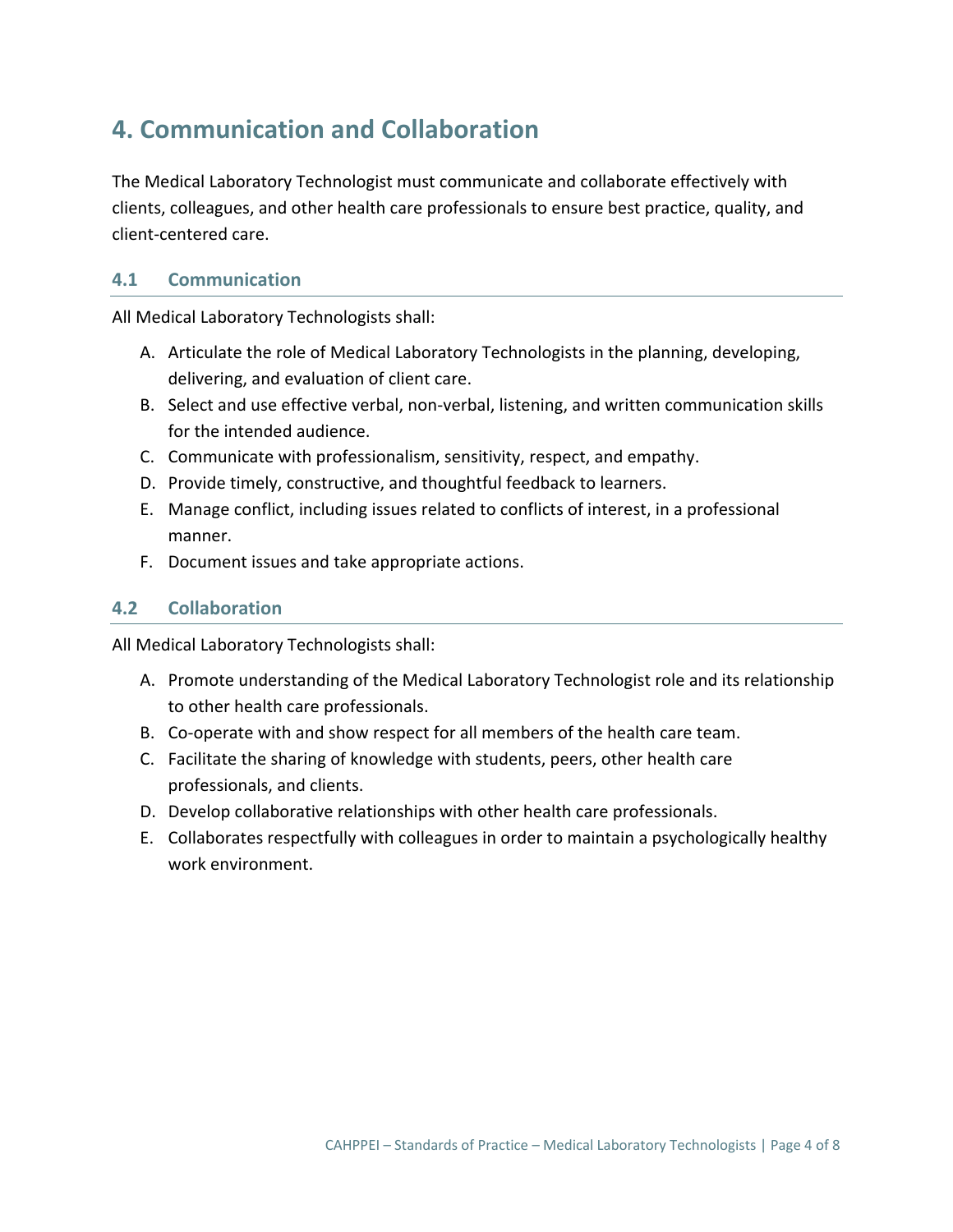#### **5. Safety**

Medical Laboratory Technologists will act in accordance with established safety guidelines, protocols, and legislation while also focusing on the environmental impact of their actions.

- A. Utilize all health and safety measures in order to keep one's self, clients/patients, colleagues, the public, and the environment safe and protected.
- B. Utilize appropriate personal protective equipment and safety devices.
- C. Read, understand, and utilize all relevant protocols regarding handling, preserving, and shipping biological specimens.
- D. Read, understand, and utilize all relevant protocols regarding the storage, handling, and disposal of biological, toxic, and potentially‐hazardous materials.
- E. Read, understand, and utilize all emergency safety response measures and plans.
- F. Lead by example in issues relevant to safety, and help others to maintain a safe work space.
- G. Remain current in practices and standards related to infection control, and work to include newer practices and standards in workplace guidelines.
- H. Report adverse events, unsafe work practices, and ergonomic deficiencies in a complete and timely fashion.
- I. Understand the importance of mental health in the workplace and work to maintain a healthy work environment.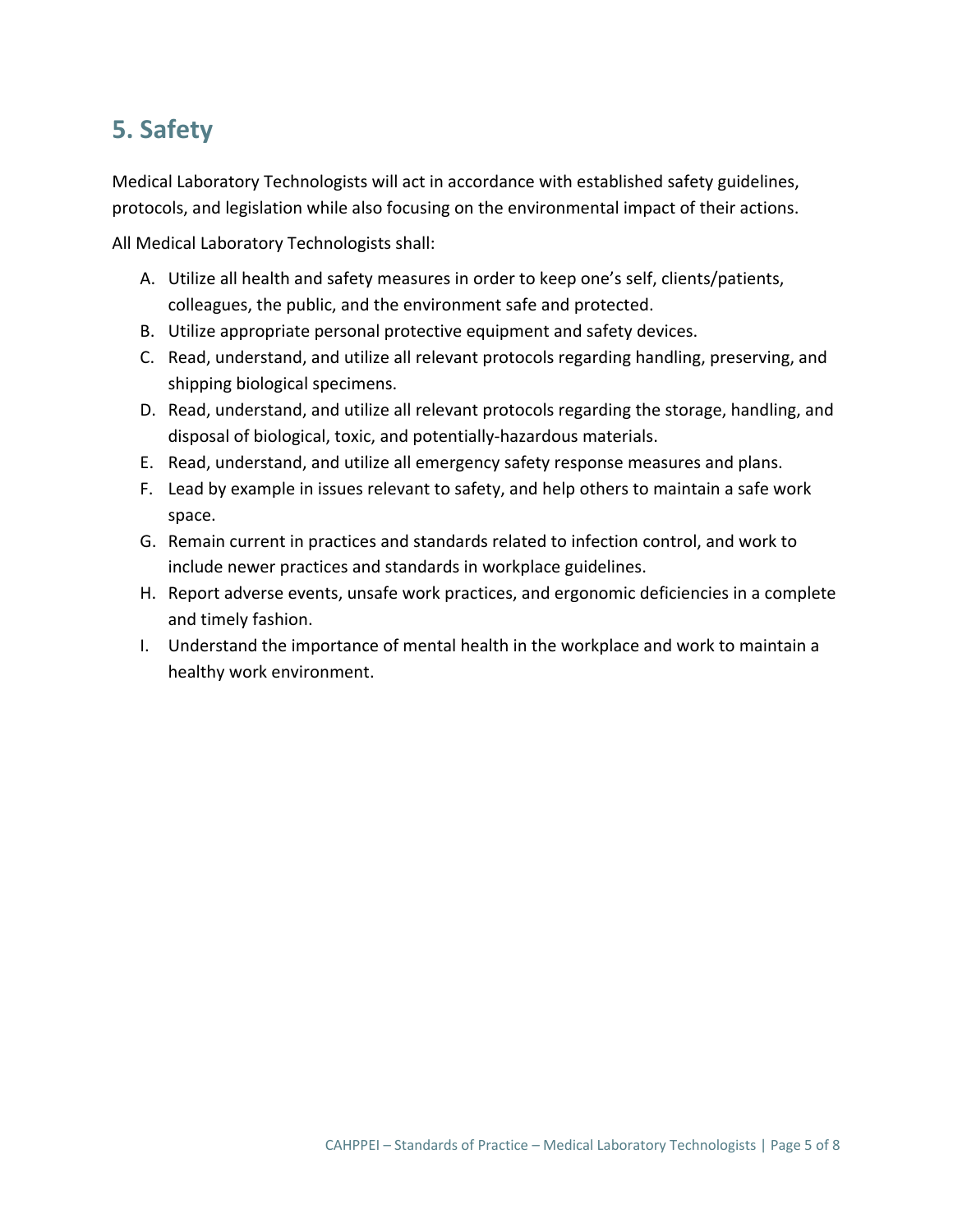#### **6. Quality Management**

Medical Laboratory Technologists understand, apply, and promote the principles of quality management in the delivery of laboratory services to ensure the accuracy, integrity, and timeliness of all laboratory results.

- A. Adhere to employer policies, processes, and procedures.
- B. Apply quality control and quality assurance principles in all phases of laboratory practice, including specimen procurement, processing, analysis, interpretation, and reporting.
- C. Demonstrate awareness of key quality indicators and test utilization principles related to the field of laboratory medicine.
- D. Recognize non‐conformances, determine appropriate corrective action, and participate in process improvement activities.
- E. Utilize, update, and maintain all appropriate documents as necessary.
- F. Properly utilize resources in a manner which maintains efficiency and effectiveness while minimizing waste.
- G. Participate in internal and external audits and accreditations.
- H. Participate in initiatives with the goal of improving quality in all relevant aspects of the laboratory.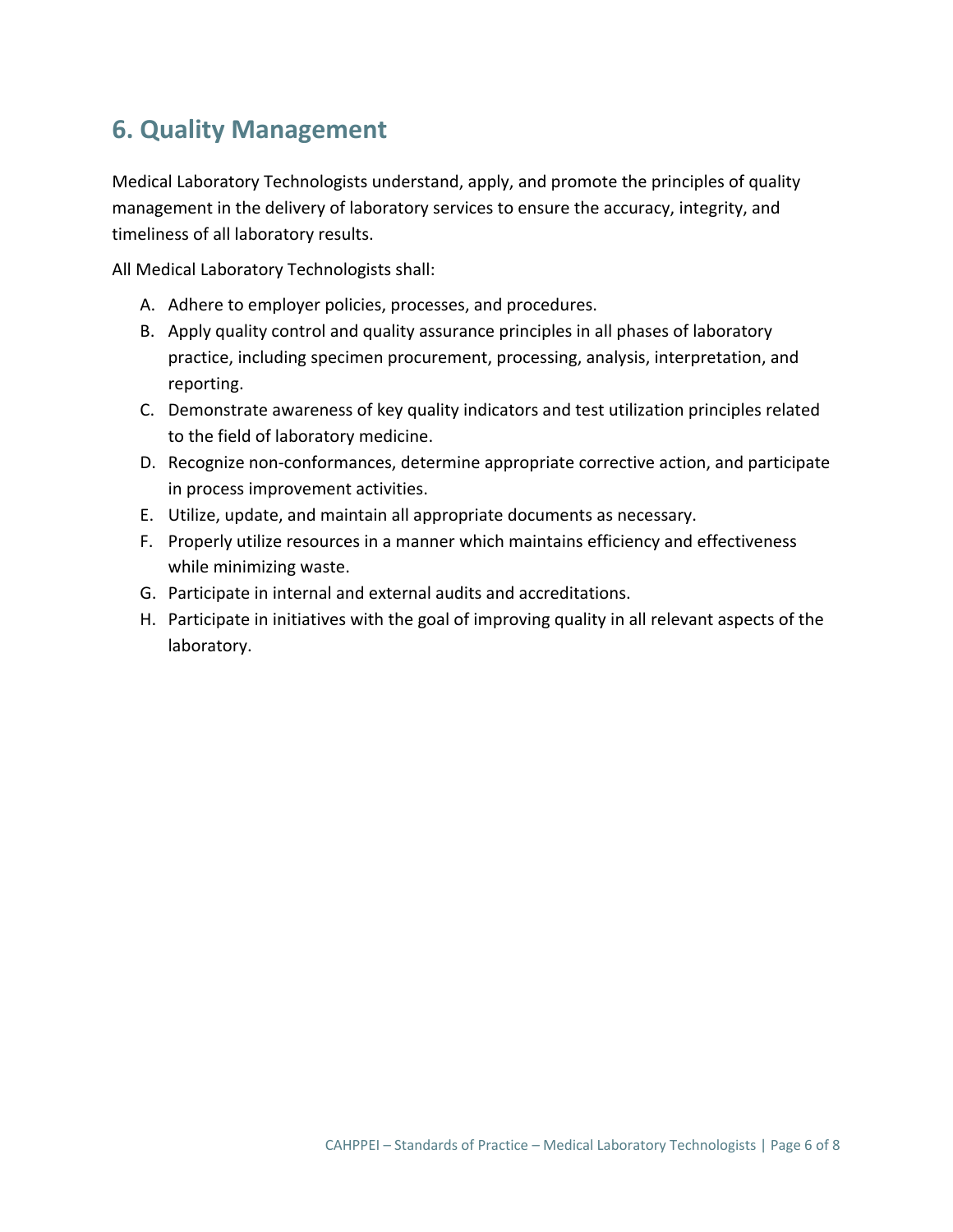#### **References:**

AHRQ. (2017). *AHRQuality Indicators.* Retrieved from: http://www.qualityindicators.ahrq.gov/Default.aspx

Canadian Society for Medical Laboratory Science. (2014). *Standards of Practice.* Retrieved from https://www.csmls.org/About‐Us/Our‐Members/Standards‐of‐Practice.aspx

College of Medical Laboratory Technologists of Alberta. (2016). *Standards of Practice.* Retrieved from http://cmlta.org/wp‐content/uploads/2015/12/SoP‐2016\_web.pdf

College of Medical Laboratory Technologists of Manitoba. (2014). *Medical Laboratory Technologists Standards of Practice.* Retrieved from https://www.cmltm.ca/about‐us/standards‐of‐practice

College of Medical Laboratory Technologist of Ontario. ( 2007). *Standards of Practice for Medical Laboratory Technologists.* Retrieved from

http://www.cmlto.com/images/stories/About\_CMLTO/standards\_of\_practice\_for\_medical\_laboratory\_technologi sts.pdf

Cooper, G. (2009). *Basic & Intermediate Quality Control Systems: Enhancing the Knowledge and Performance in Your Laboratory.* Retrieved from: http://www.qcnet.com/Portals/0/PDFs/BasicQCBooklet(2005).pdf

LabCE. (2018). *The Basics of Non-Conforming Event Management for Clinical Laboratory Services.* Retrieved from: https://www.labce.com/spg964846\_the\_laboratory\_quality\_management\_system\_and\_non\_c.aspx

New Brunswick Society of Medical Laboratory Technologists. (2012). *NBSMLT Standards of Practice for MLT.*  Retrieved from http://www.nbsmlt.nb.ca/standards‐of‐practice.asp

Newfoundland and Labrador College of Medical Laboratory Sciences. (2016). *Standards of Practice.* Retrieved from http://www.nlcmls.ca/professional‐practice/standards‐of‐practice.html

Nova Scotia College of Medical Laboratory Technologists. (2013). *NSCMLT Standards of Practice.* Retrieved from http://nscmlt.org/index.php?option=com\_content&view=article&id=106&Itemid=715&lang=en

OneView. (2015). *The Eight Principles of Patient Centered Care.* Retrieve from : http://www.oneviewhealthcare.com/the-eight-principles-of-patient-centered-care/

Russell, J.P. and the ASQ Audit Division. (2012). *What Are Quality Assurance and Quality Control?* Retrieved from: http://asq.org/learn‐about‐quality/quality‐assurance‐quality‐control/overview/overview.html